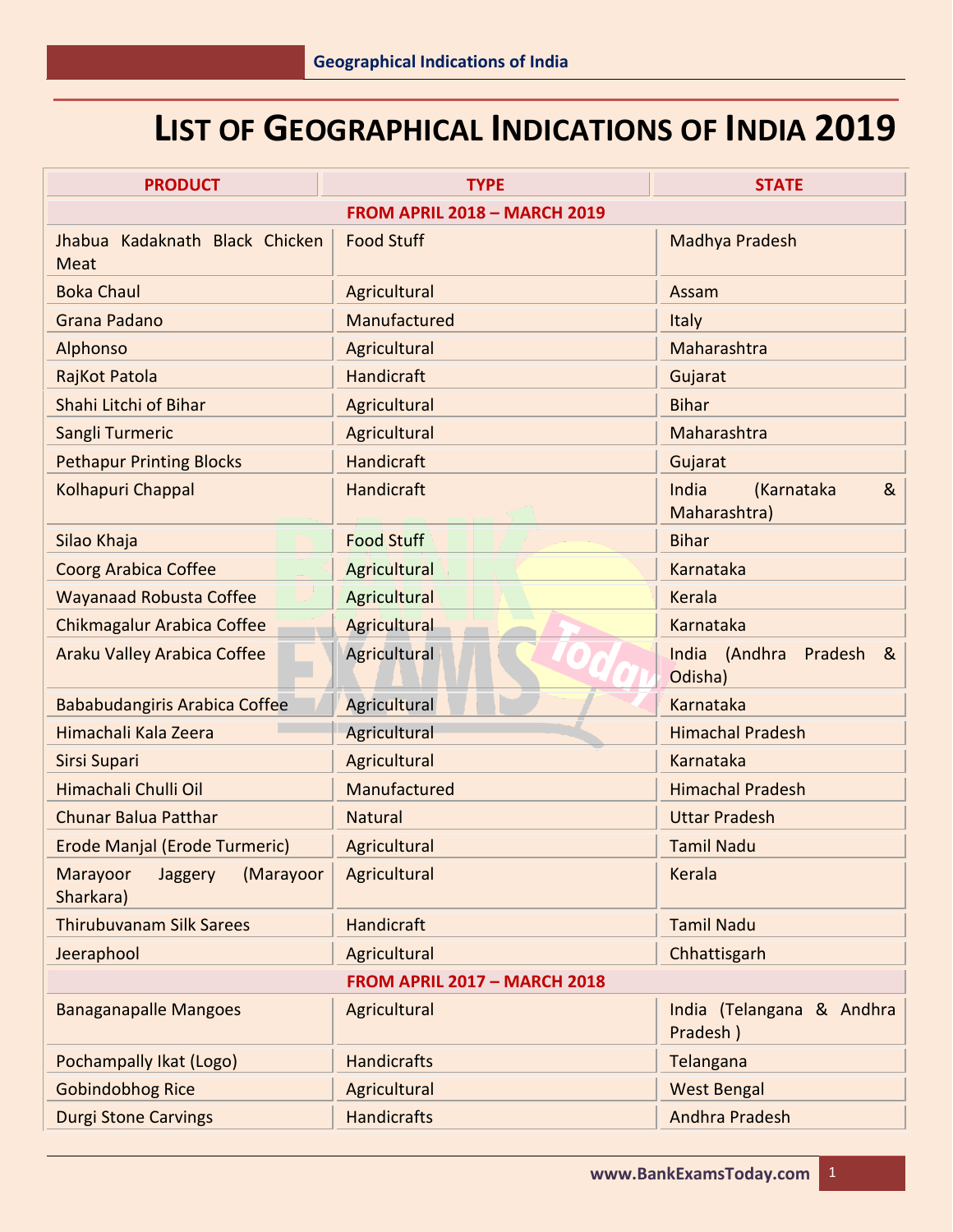| Etikoppaka Toys                                    | <b>Handicrafts</b>           | <b>Andhra Pradesh</b> |
|----------------------------------------------------|------------------------------|-----------------------|
| Tulapanji Rice                                     | Agricultural                 | <b>West Bengal</b>    |
| <b>Chakshesang Shawl</b>                           | <b>Handicrafts</b>           | Nagaland              |
| <b>Mahabalipuram Stone Sculpture</b>               | <b>Handicrafts</b>           | <b>Tamil Nadu</b>     |
| <b>Banglar Rasogolla</b>                           | <b>Food Stuff</b>            | <b>West Bengal</b>    |
| Lamphun Brocade Thai Silk                          | <b>Handicrafts</b>           | <b>Thailand</b>       |
| <b>Nilambur Teak</b>                               | Agricultural                 | <b>Kerala</b>         |
| <b>Bankura</b><br>Panchmura<br>Terracotta<br>Craft | Handicraft                   | <b>West Bengal</b>    |
| <b>Pokaran Pottery</b>                             | Handicraft                   | Rajasthan             |
| <b>Adilabad Dokra</b>                              | Handicraft                   | Telangana             |
| <b>Warangal Durries</b>                            | <b>Handicraft</b>            | Telangana             |
| <b>Allagadda Stone Carving</b>                     | <b>Handicraft</b>            | <b>Andhra Pradesh</b> |
| Bhagalpuri Zardalu                                 | Agricultural                 | <b>Bihar</b>          |
| Katarni Rice                                       | Agricultural                 | <b>Bihar</b>          |
| Magahi Paan                                        | Agricultural                 | <b>Bihar</b>          |
| <b>Ghazipur Wall-hanging</b>                       | <b>Handicraft</b>            | <b>Uttar Pradesh</b>  |
| Varanasi Soft Stone Jali Work                      | <b>Handicraft</b>            | <b>Uttar Pradesh</b>  |
| <b>Bengal Dokra</b>                                | <b>Handicraft</b>            | <b>West Bengal</b>    |
| <b>Bengal Patachitra</b>                           | <b>Handicraft</b>            | <b>West Bengal</b>    |
| <b>Purulia Chau</b>                                | Handicraft                   | <b>West Bengal</b>    |
| Wooden Mask of Kushmandi                           | Handicraft                   | <b>West Bengal</b>    |
| Madur kathi                                        | <b>Handicraft</b>            | <b>West Bengal</b>    |
|                                                    | FROM APRIL 2016 - MARCH 2017 |                       |
| Sangli Raisins                                     | Agricultural                 | Maharashtra           |
| Parmigiano Reggiano                                | Manufactured                 | Italy                 |
| <b>Banaras Metal Repouse Craft</b>                 | <b>Handicrafts</b>           | <b>Uttar Pradesh</b>  |
| <b>Beed Custard Apple</b>                          | Agricultural                 | Maharashtra           |
| Jalna Sweet Orange                                 | Agricultural                 | Maharashtra           |
| <b>Uttarakhand Tejpat</b>                          | Agricultural                 | <b>Uttarakhand</b>    |
| <b>Waigaon Turmeric</b>                            | Agricultural                 | Maharashtra           |
| <b>Purandar Fig</b>                                | Agricultural                 | Maharashtra           |
| Jalgaon Bharit Brinjal                             | Agricultural                 | Maharashtra           |
| <b>Solapur Pomegranate</b>                         | Agricultural                 | Maharashtra           |
| Kashmiri Hand Knotted Carpet                       | <b>Handicrafts</b>           | Jammu & Kashmir       |
| Jamnagari Bandhani                                 | <b>Handicrafts</b>           | Gujarat               |
| Prosecco                                           | Manufactured                 | Italy                 |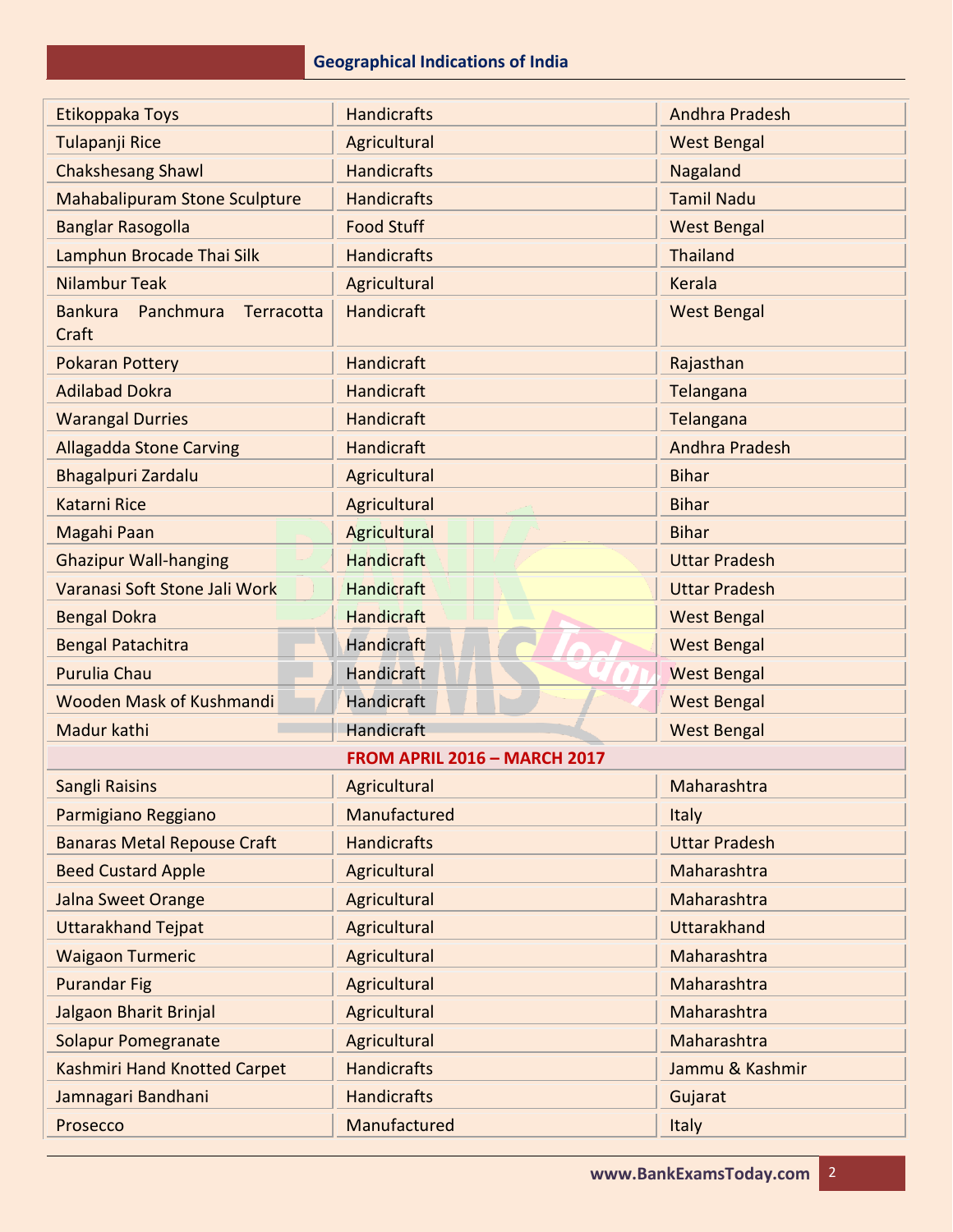| Mysore Silk (Logo)                                       | <b>Handicrafts</b>                  | Karnataka                                                                                                   |
|----------------------------------------------------------|-------------------------------------|-------------------------------------------------------------------------------------------------------------|
| Varanasi Glass beads                                     | <b>Handicrafts</b>                  | <b>Uttar Pradesh</b>                                                                                        |
| Asiago                                                   | <b>Food Stuff</b>                   | <b>Italy</b>                                                                                                |
| <b>Bhiwapur Chilli</b>                                   | Agricultural                        | Maharashtra                                                                                                 |
| <b>Ambemohar Rice</b>                                    | Agricultural                        | Maharashtra                                                                                                 |
| Dahanu Gholvad Chikoo                                    | Agricultural                        | Maharashtra                                                                                                 |
| Jalgaon Banana                                           | Agricultural                        | Maharashtra                                                                                                 |
| Marathwada Kesar Mango                                   | Agricultural                        | Maharashtra                                                                                                 |
| Karvath Kati Sarees & Fabrics                            | <b>Handicrafts</b>                  | Maharashtra                                                                                                 |
| Applique (Khatwa) Work of Bihar<br>(Logo)                | <b>Handicrafts</b>                  | <b>Bihar</b>                                                                                                |
| Molela Clay Work of Rajasthan<br>(Logo)                  | <b>Handicrafts</b>                  | Rajasthan                                                                                                   |
| <b>Bandar Laddu</b>                                      | <b>Food Stuff</b>                   | Andhra Pradesh                                                                                              |
| <b>Joha Rice of Assam</b>                                | Agricultural                        | Assam                                                                                                       |
| Udayagiri Wooden Cutlery                                 | <b>Handicrafts</b>                  | Andhra Pradesh                                                                                              |
| <b>Bardhaman Sitabhog</b>                                | <b>Food Stuff</b>                   | <b>West Bengal</b>                                                                                          |
| Bardhaman Mihidana                                       | <b>Food Stuff</b>                   | <b>West Bengal</b>                                                                                          |
| <b>Sikki Grass Products of Bihar (Logo)</b>              | <b>Handicrafts</b>                  | <b>Bihar</b>                                                                                                |
| Embroidery<br><b>Work</b><br>Sujini<br>of<br>Bihar(Logo) | <b>Handicrafts</b>                  | <b>Bihar</b>                                                                                                |
| <b>Blue Pottery of Jaipur (Logo)</b>                     | <b>Handicrafts</b>                  | Rajasthan                                                                                                   |
| Kathputlis of Rajasthan (Logo)                           | <b>Handicrafts</b>                  | Rajasthan                                                                                                   |
|                                                          | <b>FROM APRIL 2015 - MARCH 2016</b> |                                                                                                             |
| <b>Memong Narang</b>                                     | Agricultural                        | Meghalaya                                                                                                   |
| <b>Nizamabad Black Pottery</b>                           | Handicraft                          | <b>Uttar Pradesh</b>                                                                                        |
| <b>Basmati</b>                                           | Agricultural                        | India (Punjab / Haryana /<br>Himachal Pradesh / Delhi /<br>Uttarkhand / Uttar Pradesh /<br>Jammu & Kashmir) |
| Bagh Prints of Madhya Pradesh<br>(Logo)                  | <b>Handicrafts</b>                  | Madhya Pradesh                                                                                              |
| Sankheda Furniture (Logo)                                | <b>Handicrafts</b>                  | Gujarat                                                                                                     |
| Kutch Embroidery (Logo)                                  | <b>Handicrafts</b>                  | Gujarat                                                                                                     |
| Karnataka Bronzeware (Logo)                              | <b>Handicrafts</b>                  | Karnataka                                                                                                   |
| <b>Ganjifa Cards of Mysore (Logo)</b>                    | <b>Handicrafts</b>                  | <b>Karnataka</b>                                                                                            |
| <b>Navalgund Durries (Logo)</b>                          | <b>Handicrafts</b>                  | Karnataka                                                                                                   |
| Thanjavur Art Plate (Logo)                               | <b>Handicrafts</b>                  | <b>Tamil Nadu</b>                                                                                           |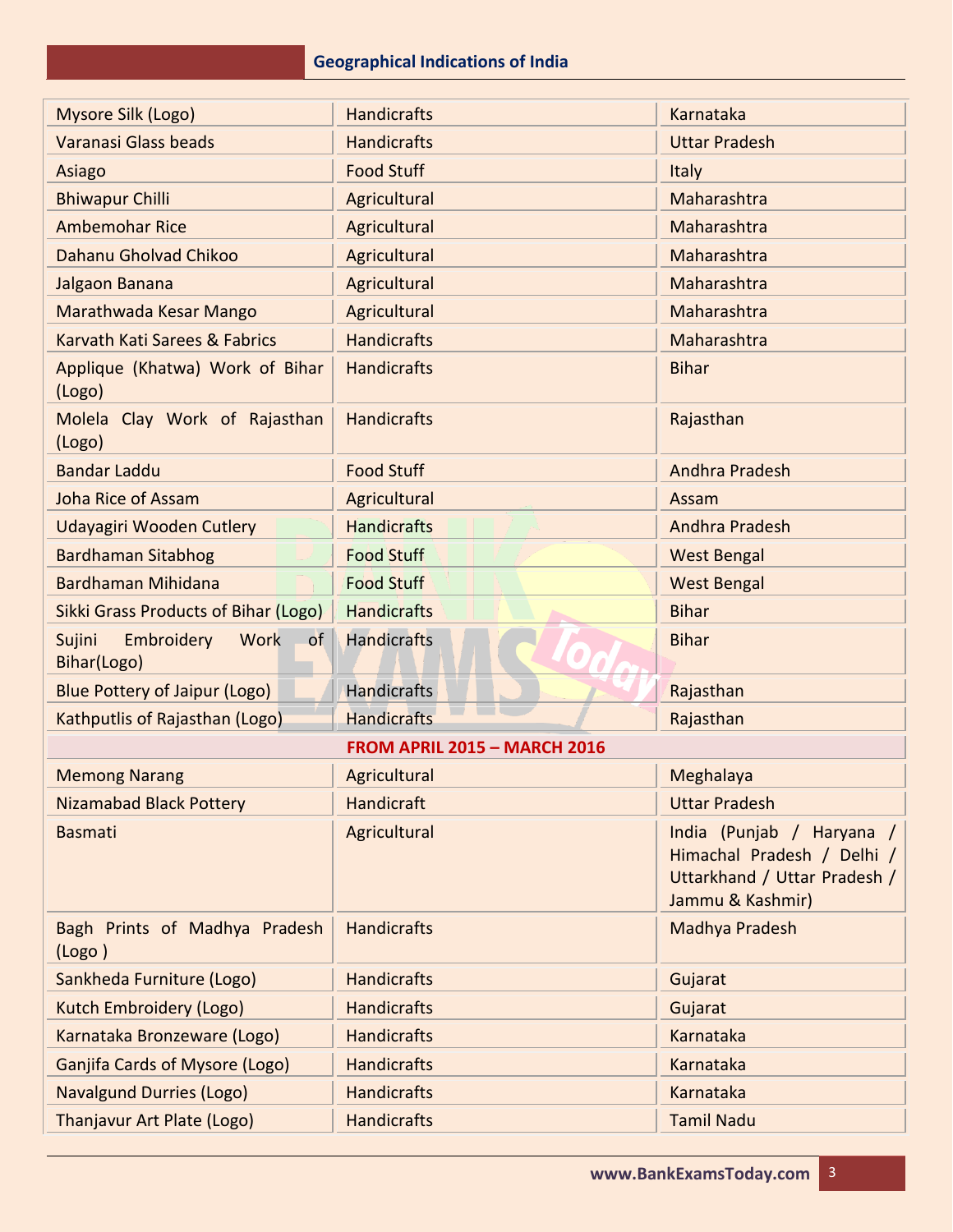| Swamimalai Bronze Icons (Logo)                                    | <b>Handicrafts</b>                  | <b>Tamil Nadu</b>        |
|-------------------------------------------------------------------|-------------------------------------|--------------------------|
| Jewellery of Nagercoil<br>Temple<br>(Logo)                        | <b>Handicrafts</b>                  | <b>Tamil Nadu</b>        |
| <b>Ajara Ghansal Rice</b>                                         | Agricultural                        | Maharashtra              |
| Mangalwedha Jowar                                                 | Agricultural                        | Maharashtra              |
| Sindhudurg & Ratnagiri Kokum                                      | Agricultural                        | Maharashtra              |
| <b>Agates of Cambay (Logo)</b>                                    | <b>Handicrafts</b>                  | Gujarat                  |
| <b>Guledgudd Khana</b>                                            | <b>Handicrafts</b>                  | Karnataka                |
| <b>Udupi Sarees</b>                                               | <b>Handicrafts</b>                  | Karnataka                |
| Kuthampally Dhoties & Set Mundu                                   | <b>Handicrafts</b>                  | Kerala                   |
| Waghya Ghevada                                                    | Agricultural                        | Maharashtra              |
| <b>Navapur Tur Dal</b>                                            | Agricultural                        | Maharashtra              |
| Vengurla Cashew                                                   | Agricultural                        | Maharashtra              |
| <b>Lasalgaon Onion</b>                                            | Agricultural                        | Maharashtra              |
| Maddalam of Palakkad (Logo)                                       | <b>Handicrafts</b>                  | Kerala                   |
| Broidered Coconut Shell<br><b>Brass</b><br>Craft of Kerala (Logo) | <b>Handicrafts</b>                  | Kerala                   |
| <b>Screw Pine Craft of Kerala (Logo)</b>                          | <b>Handicrafts</b>                  | <b>Kerala</b>            |
|                                                                   | <b>FROM APRIL 2014 - MARCH 2015</b> |                          |
|                                                                   |                                     |                          |
| Leather Toys of Indore (Logo)                                     | <b>Handicraft</b>                   | Madhya Pradesh           |
| <b>Bangalore Rose Onion</b>                                       | Agricultural                        | <b>Karnataka</b>         |
| <b>Meerut Scissors</b>                                            | Manufactured                        | <b>Uttar Pradesh</b>     |
| Khurja Pottery                                                    | <b>Handicraft</b>                   | <b>Uttar Pradesh</b>     |
| <b>Naga Tree Tomato</b>                                           | Agricultural                        | Nagaland                 |
| <b>Arunachal Orange</b>                                           | Agricultural                        | <b>Arunachal Pradesh</b> |
| <b>Sikkim Large Cardamom</b>                                      | Agricultural                        | <b>Sikkim</b>            |
| Mizo Chilli                                                       | Agricultural                        | Mizoram                  |
| Joynagar Moa                                                      | <b>Food Stuff</b>                   | <b>West Bengal</b>       |
| Banaras Gulabi Meenakari Craft                                    | Handicraft                          | <b>Uttar Pradesh</b>     |
| Assam Karbi Anglong Ginger                                        | Agricultural                        | Assam                    |
| <b>Tripura Queen Pineapple</b>                                    | Agricultural                        | <b>Tripura</b>           |
| Chengalikodan Nendran Banana                                      | Agricultural                        | Kerala                   |
| Ratlami Sev                                                       | <b>Food Stuff</b>                   | Madhya Pradesh           |
| <b>Tezpur Litchi</b>                                              | Agricultura                         | Assam                    |
| Khasi Mandarin                                                    | Agricultural                        | Meghalaya                |
| Kachai Lemon                                                      | Agricultural                        | Manipur                  |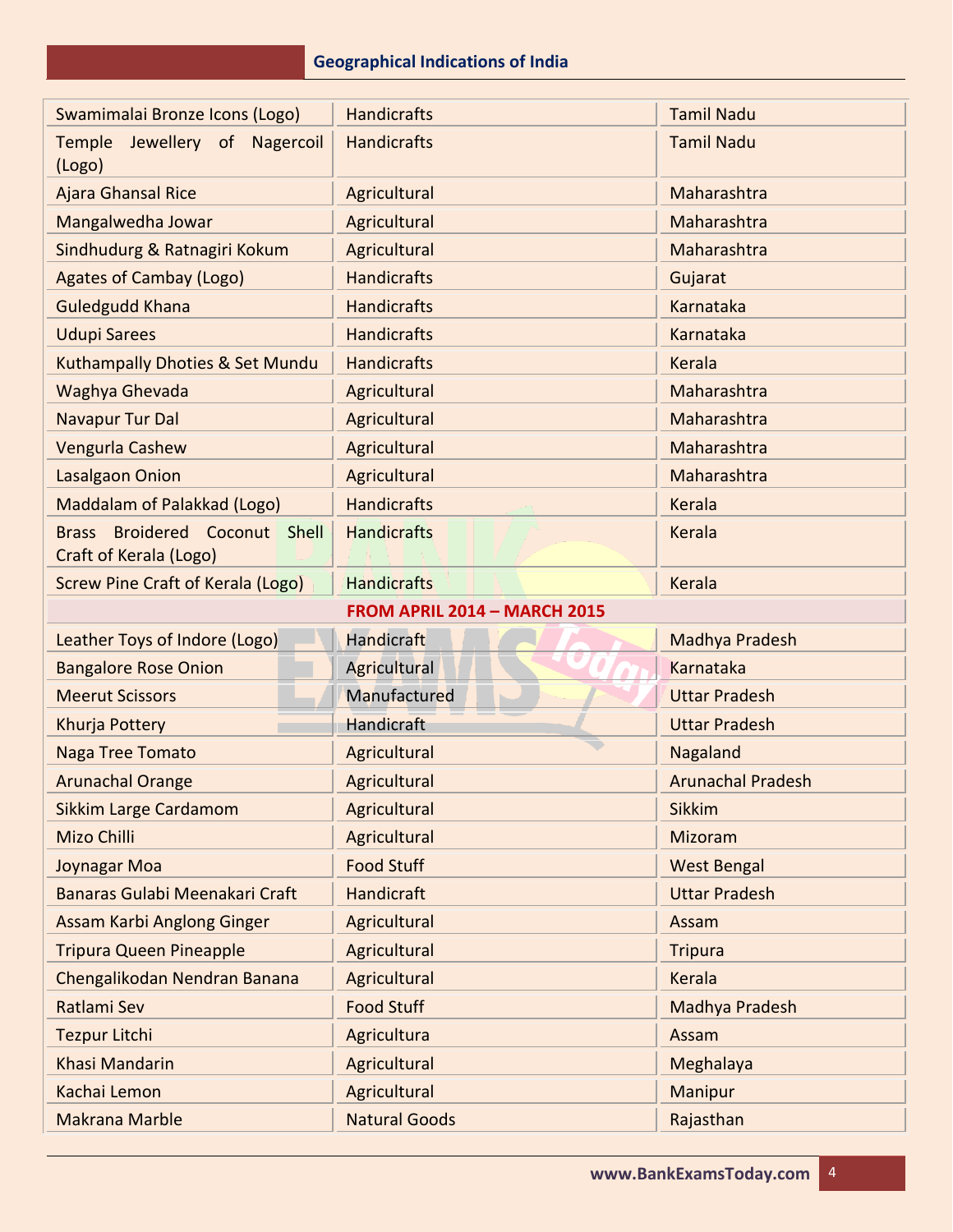| Varanasi Wooden Lacquerware &<br><b>Toys</b>                   | Handicraft                   | <b>Uttar Pradesh</b>                                                                          |
|----------------------------------------------------------------|------------------------------|-----------------------------------------------------------------------------------------------|
| Mirzapur Handmade Dari                                         | Handicraft                   | <b>Uttar Pradesh</b>                                                                          |
|                                                                | FROM APRIL 2013 - MARCH 2014 |                                                                                               |
| <b>Kalanamak Rice</b>                                          | Agricultural                 | <b>Uttar Pradesh</b>                                                                          |
| Patan Patola                                                   | Handicraft                   | Gujarat                                                                                       |
| Orissa Pattachitra (Logo)                                      | <b>Handicraft</b>            | Odisha                                                                                        |
| Bastar Dhokra (Logo)                                           | Handicraft                   | Chhattisgarh                                                                                  |
| Bell Metal Ware of Datia and<br>Tikamgarh (Logo)               | Handicraft                   | Madhya Pradesh                                                                                |
| <b>Kaipad Rice</b>                                             | Agricultural                 | <b>Kerala</b>                                                                                 |
| Kullu ShawL (Logo)                                             | Handicraft                   | <b>Himachal Pradesh</b>                                                                       |
| Muga Silk of Assam (Logo)                                      | Handicraft                   | Assam                                                                                         |
| <b>Firozabad Glass</b>                                         | Handicraft                   | <b>Uttar Pradesh</b>                                                                          |
| Kannauj Perfume                                                | Manufactured                 | <b>Uttar Pradesh</b>                                                                          |
| <b>Kanpur Saddlery</b>                                         | <b>Handicraft</b>            | <b>Uttar Pradesh</b>                                                                          |
| <b>Moradabad Metal Craft</b>                                   | <b>Handicraft</b>            | <b>Uttar Pradesh</b>                                                                          |
| Saharanpur Wood Craft                                          | <b>Handicraft</b>            | <b>Uttar Pradesh</b>                                                                          |
| Handloom<br>Dharmavaram<br>Pattu<br><b>Sarres And Paavadas</b> | Handicraft                   | <b>Andhra Pradesh</b>                                                                         |
| <b>Warli Painting</b>                                          | Handicraft                   | India (Maharashtra, Gujarat,<br><b>Dadara</b><br>- &<br><b>Nagar</b><br>Haveli,<br>Daman Diu) |
| Kolhapur Jaggery                                               | Agricultural                 | Maharashtra                                                                                   |
| Thewa Art Work                                                 | <b>Handicraft</b>            | Rajasthan                                                                                     |
| <b>Shaphee Lanphee</b>                                         | Handicraft                   | Manipur                                                                                       |
| Wangkhei Phee                                                  | Handicraft                   | <b>Manipur</b>                                                                                |
| <b>Moirang Phee</b>                                            | Handicraft                   | Manipur                                                                                       |
| <b>Kangra Paintings</b>                                        | Handicraft                   | <b>Himachal Pradesh</b>                                                                       |
| <b>Nagpur Orange</b>                                           | Agricultural                 | India<br>(Maharashtra<br>&<br>Madhya Pradesh)                                                 |
| <b>FROM APRIL 2012 - MARCH 2013</b>                            |                              |                                                                                               |
| <b>Maheshwar Sarees &amp; Fabrics</b>                          | Handicraft                   | Madhya Pradesh                                                                                |
| Dhalapathar Parda & Fabrics                                    | Handicraft                   | Odisha                                                                                        |
| Sambalpuri<br><b>Bandha</b><br>Saree<br>&<br><b>Fabrics</b>    | Handicraft                   | Odisha                                                                                        |
| <b>Bomkai Saree &amp; Fabrics</b>                              | Handicraft                   | Odisha                                                                                        |
| Habaspuri Saree & Fabrics                                      | Handicraft                   | Odisha                                                                                        |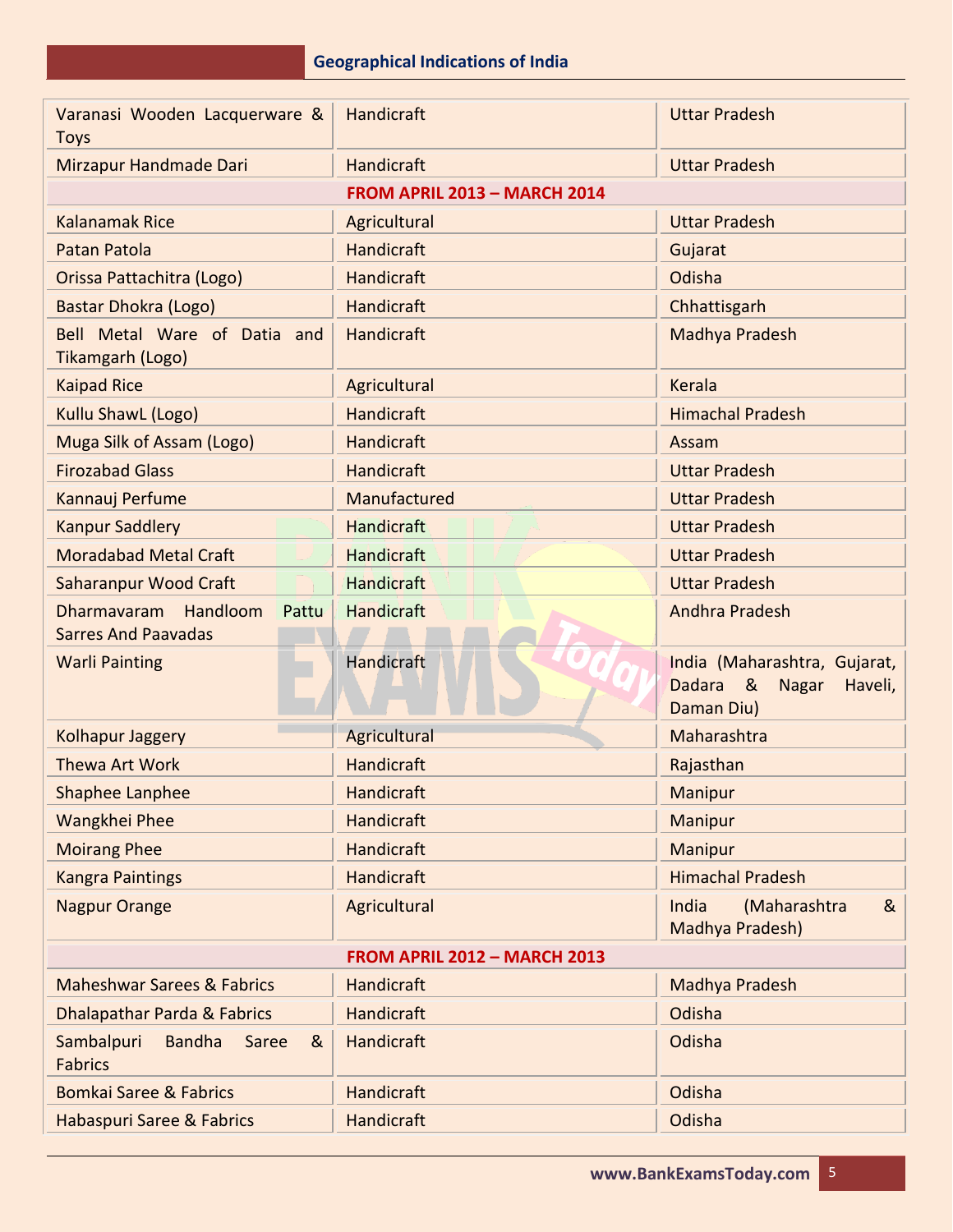| Berhampur Patta (Phoda Kumbha)<br>Saree & Joda                      | Handicraft                          | Odisha                |
|---------------------------------------------------------------------|-------------------------------------|-----------------------|
| <b>Bhagalpur Silk</b>                                               | Handicraft                          | <b>Bihar</b>          |
| <b>Mangalagiri Sarees and Fabrics</b>                               | <b>Handicraft</b>                   | Andhra Pradesh        |
| Madurai Malli                                                       | Agricultural                        | <b>Tamil Nadu</b>     |
| Tequila                                                             | Manufactured                        | <b>Mexico</b>         |
| Pattamadai Pai ("Pattamadai Mat")                                   | Handicraft                          | <b>Tamil Nadu</b>     |
| Kuthuvilakku<br>Nachiarkoil<br>("Nachiarkoil Lamp")                 | Handicraft                          | <b>Tamil Nadu</b>     |
| <b>Chettinad Kottan</b>                                             | Handicraft                          | <b>Tamil Nadu</b>     |
| <b>Narayanpet Handloom Sarees</b>                                   | Handicraft                          | Telangana             |
| <b>Toda Embroidery</b>                                              | Handicraft                          | <b>Tamil Nadu</b>     |
| Thanjavur Veenai                                                    | Handicraft                          | <b>Tamil Nadu</b>     |
| <b>Bangalore Blue Grapes</b>                                        | Agricultural                        | Karnataka             |
| <b>Agra Durrie</b>                                                  | Handicraft                          | <b>Uttar Pradesh</b>  |
| <b>Farrukhabad Prints</b>                                           | <b>Handicraft</b>                   | <b>Uttar Pradesh</b>  |
| Lucknow Zardozi                                                     | <b>Handicraft</b>                   | <b>Uttar Pradesh</b>  |
| <b>Brocades</b><br><b>Sarees</b><br><b>Banaras</b><br>and<br>(Logo) | <b>Handicraft</b>                   | <b>Uttar Pradesh</b>  |
|                                                                     | <b>FROM APRIL 2011 - MARCH 2012</b> |                       |
| <b>Bagru Hand Block Print</b>                                       | Handicraft                          | Rajasthan             |
| Venkatagiri Sarees                                                  | Handicraft                          | <b>Andhra Pradesh</b> |
| <b>Gir Kesar Mango</b>                                              | <b>Agricultural</b>                 | Gujarat               |
| <b>Bhalia Wheat</b>                                                 |                                     |                       |
|                                                                     | Agricultural                        | Gujarat               |
| <b>Villianur Terracotta Works</b>                                   | Handicraft                          | Pondicherry           |
| Tirukanur Papier Mache Craft                                        | Handicraft                          | Pondicherry           |
| Cognac                                                              | Manufactured                        | France                |
| <b>Kachchh Shawls</b>                                               | Handicraft                          | Gujarat               |
| Udupi Mattu Gulla Brinjal                                           | Agricultural                        | Karnataka             |
| <b>Baluchari Saree</b>                                              | Handicraft                          | <b>West Bengal</b>    |
| Dhaniakhali Saree                                                   | Handicraft                          | <b>West Bengal</b>    |
| Kashmir Paper Machie                                                | Handicraft                          | Jammu & Kashmir       |
| Kashmir Walnut Wood Carving                                         | Handicraft                          | Jammu & Kashmir       |
| <b>Bobbili Veena</b>                                                | Handicraft                          | Andhra Pradesh        |
| Khatamband                                                          | Handicraft                          | Jammu & Kashmir       |
| <b>Kinhal Toys</b>                                                  | Handicraft                          | Karnataka             |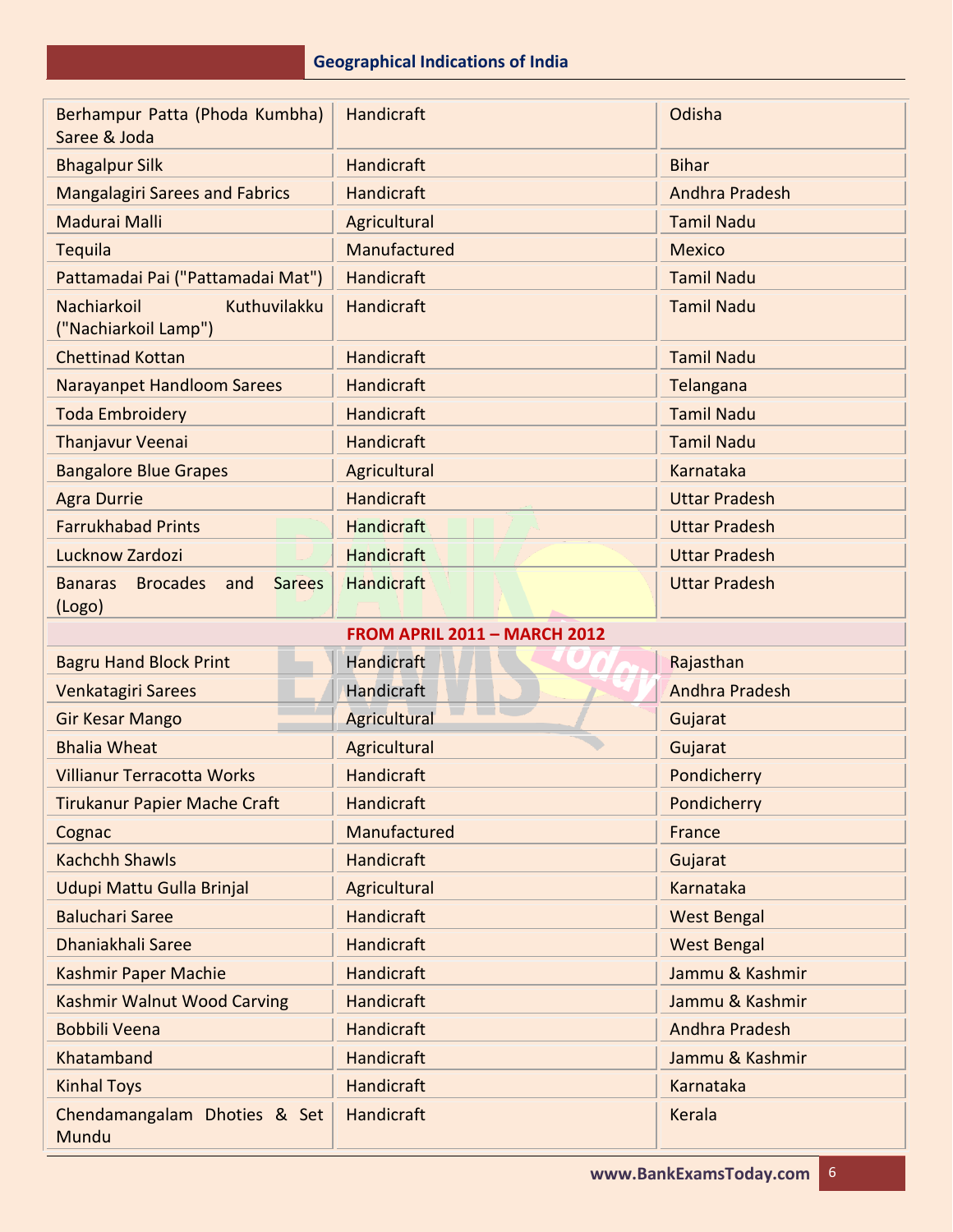| Porto                                | Manufactured               | Portugal                                                  |
|--------------------------------------|----------------------------|-----------------------------------------------------------|
| Douro                                | Manufactured               | Portugal                                                  |
| <b>Gopalpur Tussar Fabrics</b>       | Handicraft                 | Odisha                                                    |
| Siddipet Gollabama                   | Handicraft                 | Telangana                                                 |
| Ganjam Kewda Rooh                    | Manufactured               | Odisha                                                    |
| Ganjam Kewda Flower                  | Agricultural               | Odisha                                                    |
|                                      | FROM APRIL 2010-MARCH 2011 |                                                           |
| Bikaneri Bhujia                      | <b>Food Stuff</b>          | Rajasthan                                                 |
| <b>Guntur Sannam Chilli</b>          | Agricultural               | Andhra Pradesh                                            |
| <b>Nashik Valley Wine</b>            | Manufactured               | Maharashtra                                               |
| <b>Gadwal Sarees</b>                 | Handicraft                 | Telangana                                                 |
| Kinnauri Shawl                       | <b>Handicraft</b>          | <b>Himachal Pradesh</b>                                   |
| <b>Kasaragod Sarees</b>              | <b>Handicraft</b>          | Kerala                                                    |
| <b>Kuthampully Sarees</b>            | Handicraft                 | Kerala                                                    |
| Sandur Lambani Embroidery            | Handicraft                 | Karnataka                                                 |
| <b>Hand Made Carpet of Bhadohi</b>   | Handicraft                 | <b>Uttar Pradesh</b>                                      |
| <b>Paithani Sarees and Fabrics</b>   | Handicraft                 | Maharashtra                                               |
| <b>Mahabaleshwar Strawberry</b>      | Agricultural               | Maharashtra                                               |
| <b>Hyderabad Haleem</b>              | <b>Food Stuff</b>          | Telangana                                                 |
| Champangne                           | Manufactured               | France                                                    |
| <b>Napa Valley</b>                   | Manufactured               | <b>United States of America</b>                           |
| <b>Central Travancore Jaggery</b>    | Agricultural               | <b>Kerala</b>                                             |
| <b>Champa Silk Saree And Fabrics</b> | <b>Handicraft</b>          | Chhattisgarh                                              |
| Wayanad Jeerakasala Rice             | Agricultural               | <b>Kerala</b>                                             |
| Wayanad Gandhakasala Rice            | Agricultural               | Kerala                                                    |
| Kota Doria (Logo)                    | <b>Handicraft</b>          | Rajasthan                                                 |
| <b>Nashik Grapes</b>                 | Agricultural               | Maharashtra                                               |
| Surat Zari Craft                     | <b>Handicraft</b>          | Gujarat                                                   |
| <b>Cheriyal Paintings</b>            | <b>Handicraft</b>          | Telangana                                                 |
| <b>Pembarthi Metal Craft</b>         | <b>Handicraft</b>          | Telangana                                                 |
| Payyannur Pavithra Ring              | <b>Handicraft</b>          | Kerala                                                    |
| Phulkari                             | Handicraft                 | India (Punjab,<br>Haryana<br>8 <sub>1</sub><br>Rajasthan) |
| <b>Khandua Saree and Fabrics</b>     | <b>Handicraft</b>          | Odisha                                                    |
| <b>Byadagi Chilli</b>                | Agricultural               | <b>Karnataka</b>                                          |
| <b>Scotch Whisky</b>                 | Manufactured               | <b>United Kingdom</b>                                     |
| Prosciutto di Parma                  | <b>Food Stuff</b>          | <b>Italy</b>                                              |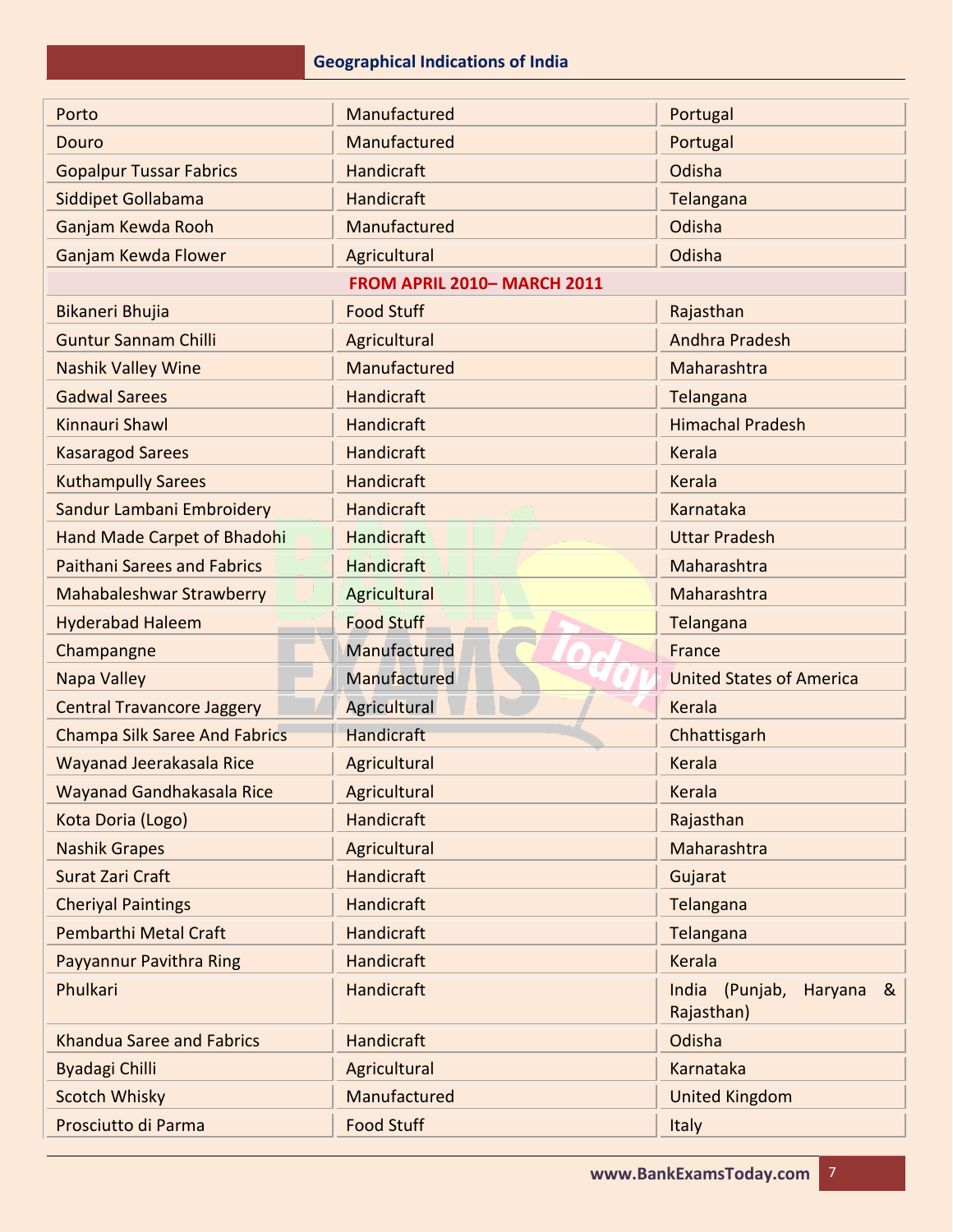| <b>FROM APRIL 2009 - MARCH 2010</b>                                |                                     |                      |
|--------------------------------------------------------------------|-------------------------------------|----------------------|
| Tirupathi Laddu                                                    | Food stuff                          | Andhra Pradesh       |
| Mango Malihabadi Dusseheri                                         | Agricultural                        | <b>Uttar Pradesh</b> |
| Puneri Pagadi                                                      | Handicraft                          | Maharashtra          |
| <b>Banaras Brocades and Sarees</b>                                 | Handicraft                          | <b>Uttar Pradesh</b> |
| <b>Tangaliya Shawl</b>                                             | Handicraft                          | Gujarat              |
| Vazhakulam Pineapple                                               | Agricultural                        | Kerala               |
| Devanahalli Pomello                                                | Agricultural                        | Karnataka            |
| Appemidi Mango                                                     | Agricultural                        | Karnataka            |
| <b>Kamalapur Red Banana</b>                                        | Agricultural                        | Karnataka            |
| <b>Santipore Saree</b>                                             | Handicraft                          | <b>West Bengal</b>   |
| <b>Cannanore Home Furnishings</b>                                  | Handicraft                          | Kerala               |
| <b>Peruvian Pisco</b>                                              | Manufactured                        | Peru                 |
| <b>Sanganeri Hand Block Printing</b>                               | Handicraft                          | Rajasthan            |
| Balaramapuram Sarees and Fine<br><b>Cotton Fabrics</b>             | Handicraft                          | <b>Kerala</b>        |
|                                                                    | <b>FROM APRIL 2008 - MARCH 2009</b> |                      |
| <b>Bastar Dhokra</b>                                               | Handicraft                          | Chattisgarh          |
| <b>Bastar Wooden Craft</b>                                         | <b>Handicraft</b>                   | Chattisgarh          |
| <b>Nirmal Toys and Craft</b>                                       | <b>Handicraft</b>                   | Telangana            |
| <b>Maddalam of Palakkad</b>                                        | Handicraft                          | Kerala               |
| <b>Screw Pine Craft of Kerala</b>                                  | <b>Handicraft</b>                   | Kerala               |
| Swamimalai Bronze Icons                                            | <b>Handicraft</b>                   | <b>Tamil Nadu</b>    |
| <b>Bastar Iron Craft</b>                                           | Handicraft                          | Chattisgarh          |
| <b>Konark Stone carving</b>                                        | Handicraft                          | Odisha               |
| Orissa Pattachitra                                                 | Handicraft                          | Odisha               |
| Machilipatnam Kalamkari                                            | <b>Handicraft</b>                   | Andhra Pradesh       |
| <b>Eathomozhy Tall Coconut</b>                                     | Agricultural                        | <b>Tamil Nadu</b>    |
| Broidered Coconut Shell<br><b>Brass</b><br><b>Crafts of Kerala</b> | <b>Handicraft</b>                   | Kerala               |
| <b>Blue Pottery of Jaipur</b>                                      | <b>Handicraft</b>                   | Rajasthan            |
| <b>Molela Clay Work</b>                                            | <b>Handicraft</b>                   | Rajasthan            |
| Kathputlis of Rajasthan                                            | Handicraft                          | Rajasthan            |
| Leather Toys of Indore                                             | Handicraft                          | Madhya Pradesh       |
| 98 Bagh Prints of Madhya Pradesh                                   | <b>Handicraft</b>                   | Madhya Pradesh       |
| Sankheda Furniture                                                 | Handicraft                          | Gujarat              |
| <b>Agates of Cambay</b>                                            | <b>Handicraft</b>                   | Gujarat              |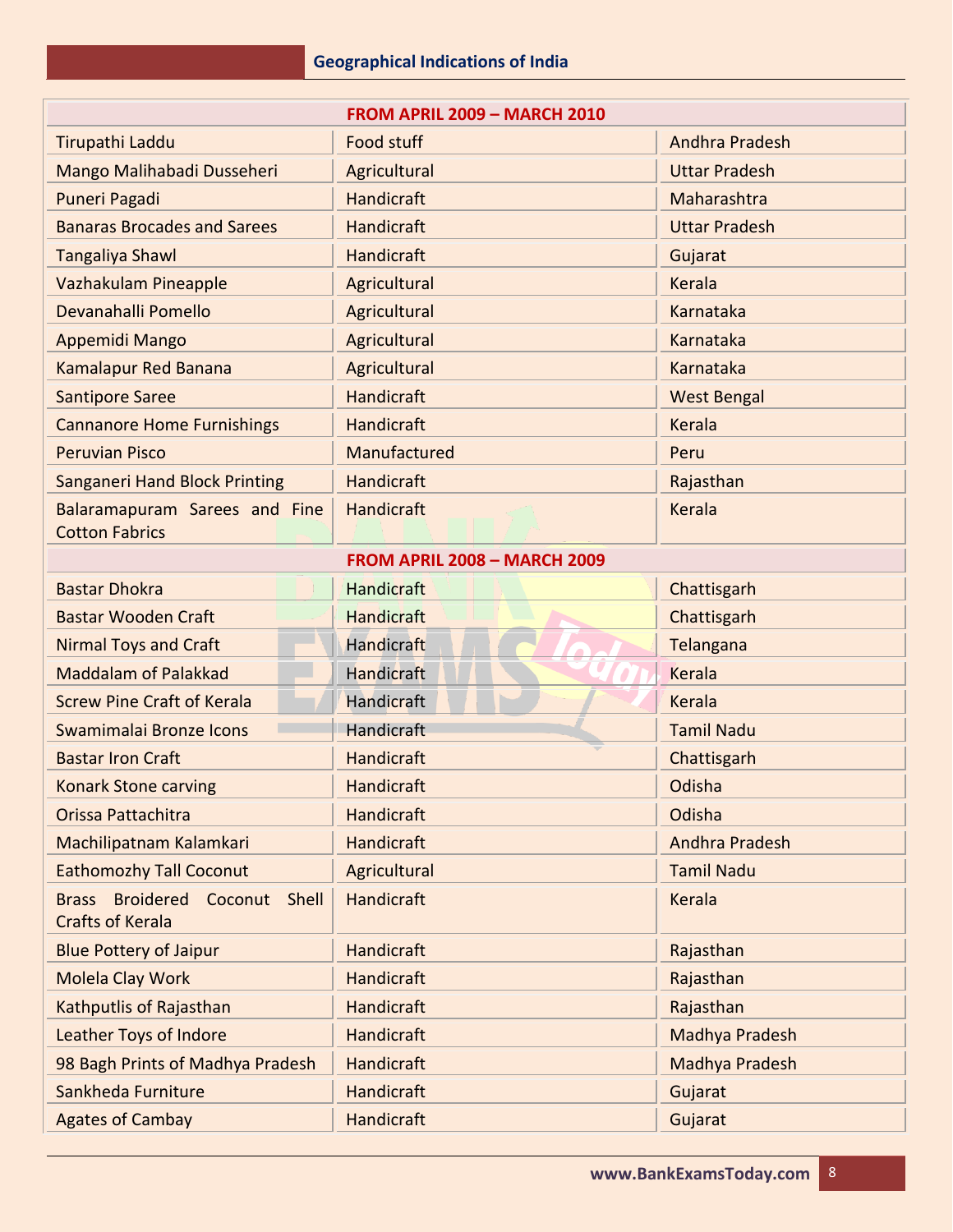| Bell Metal Ware of Datia and<br>Tikamgarh                | Handicraft                          | Madhya Pradesh          |
|----------------------------------------------------------|-------------------------------------|-------------------------|
| <b>Kutch Embroidery</b>                                  | Handicraft                          | Gujarat                 |
| Kani Shawl                                               | Handicraft                          | Jammu & Kashmir         |
| Chamba Rumal                                             | Handicraft                          | <b>Himachal Pradesh</b> |
| <b>Dharwad Pedha</b>                                     | <b>Food Stuff</b>                   | Karnataka               |
| Pokkali Rice (Logo)                                      | Agricultural                        | Kerala                  |
| Pipli Applique Work                                      | Handicraft                          | Odisha                  |
| <b>Budithi Bell &amp; Brass Metal Craft</b>              | Handicraft                          | Andhra Pradesh          |
| <b>Thanjavur Doll</b>                                    | Handicraft                          | <b>Tamil Nadu</b>       |
| Santiniketan Leather Goods                               | Handicraft                          | <b>West Bengal</b>      |
| <b>Nirmal Furniture</b>                                  | Handicraft                          | Telangana               |
| <b>Nirmal Paintings</b>                                  | Handicraft                          | Telangana               |
| Andhra Pradesh Leather Puppetry                          | Handicraft                          | <b>Andhra Pradesh</b>   |
| Malda Laxman Bhog Mango                                  | Agricultural                        | <b>West Bengal</b>      |
| <b>Malda</b><br>Khirsapati<br>(Himsagar)<br><b>Mango</b> | Agricultural                        | <b>West Bengal</b>      |
| Malda Fazli Mango                                        | Agricultural                        | <b>West Bengal</b>      |
| Kashmir Pashmina                                         | <b>Handicraft</b>                   | Jammu & Kashmir         |
| Kashmir Sozani Craft                                     | <b>Handicraft</b>                   | Jammu & Kashmir         |
| Naga Mircha                                              | Agricultural                        | Nagaland                |
| Nilgiri (Orthodox)                                       | Agricultural                        | <b>Tamil Nadu</b>       |
| Assam (Orthodox)                                         | <b>Agricultural</b>                 | Assam                   |
| <b>Lucknow Chikan Craft</b>                              | <b>Handicraft</b>                   | <b>Uttar Pradesh</b>    |
| Virupakshi Hill Banana                                   | Agricultural                        | <b>Tamil Nadu</b>       |
| Sirumalai Hill Banana                                    | Agricultural                        | <b>Tamil Nadu</b>       |
| Feni                                                     | Manufactured                        | Goa                     |
| Uppada Jamdani Sarees                                    | Handicraft                          | Andhra Pradesh          |
|                                                          | <b>FROM APRIL 2007 - MARCH 2008</b> |                         |
| Kondapalli Bommallu                                      | Handicraft                          | Andhra Pradesh          |
| <b>Thanjavur Paintings</b>                               | <b>Handicraft</b>                   | <b>Tamil Nadu</b>       |
| Kondapalli Bommallu                                      | <b>Handicraft</b>                   | <b>Andhra Pradesh</b>   |
| <b>Thanjavur Paintings</b>                               | <b>Handicraft</b>                   | <b>Tamil Nadu</b>       |
| Silver Filigree of Karimnagar                            | <b>Handicraft</b>                   | Telangana               |
| <b>Alleppey Coir</b>                                     | <b>Handicraft</b>                   | Kerala                  |
| <b>Muga Silk of Assam</b>                                | Handicraft                          | Assam                   |
| <b>Temple Jewellery of Nagercoil</b>                     | Handicraft                          | <b>Tamil Nadu</b>       |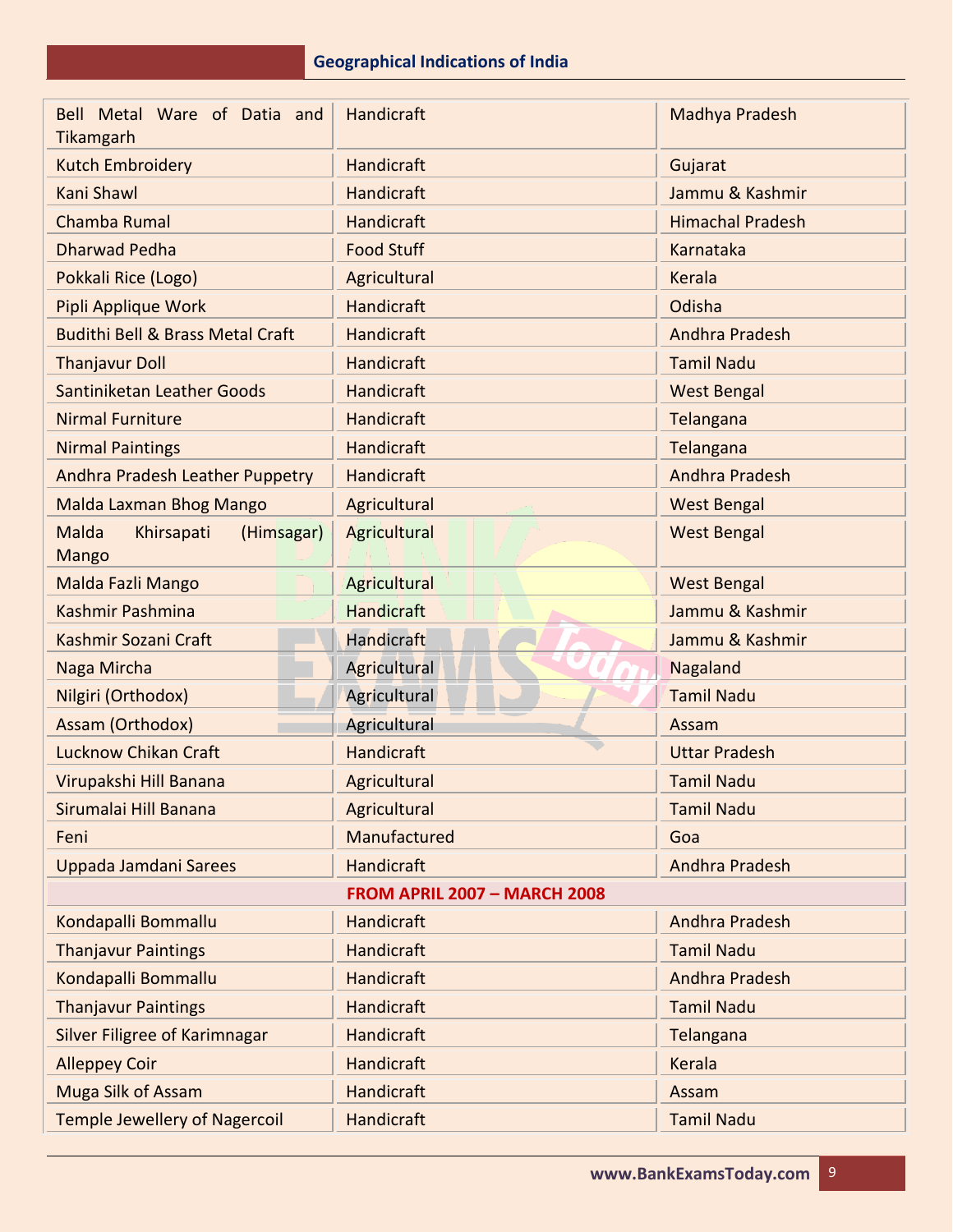| <b>Mysore Malligae</b>                            | Agriculture                         | Karnataka                                |
|---------------------------------------------------|-------------------------------------|------------------------------------------|
| <b>Udupi Malligae</b>                             | Agriculture                         | <b>Karnataka</b>                         |
| Hadagali Malligae                                 | Agriculture                         | Karnataka                                |
| <b>Navara Rice</b>                                | Agriculture                         | <b>Kerala</b>                            |
| Palakkadan Matta Rice                             | Agriculture                         | <b>Kerala</b>                            |
| <b>Thanjavur Art Plate</b>                        | Handicraft                          | <b>Tamil Nadu</b>                        |
| <b>Ilkal Sarees</b>                               | <b>Handicraft</b>                   | Karnataka                                |
| Applique (Khatwa) Work of Bihar                   | Handicraft                          | <b>Bihar</b>                             |
| Sujini Embroidery Work of Bihar                   | Handicraft                          | <b>Bihar</b>                             |
| <b>Sikki Grass Products of Bihar</b>              | Handicraft                          | <b>Bihar</b>                             |
| <b>Malabar Pepper</b>                             | Agriculture                         | India (Kerala, Karnataka &<br>Tamilnadu) |
| <b>Allahabad Surkha Guava</b>                     | Agriculture                         | <b>Uttar Pradesh</b>                     |
| Nakshi Kantha                                     | Handicraft                          | <b>West Bengal</b>                       |
| <b>Ganjifa Cards of Mysore</b>                    | Handicraft                          | Karnataka                                |
| <b>Navalgund Durries</b>                          | <b>Handicraft</b>                   | Karnataka                                |
| Karnataka Bronzeware                              | <b>Handicraft</b>                   | Karnataka                                |
| <b>Molakalmuru Sarees</b>                         | Handicraft                          | Karnataka                                |
| Malabar<br>Monsooned<br>Arabica<br>Coffee         | Agriculture                         | India (Karnataka & Kerala)               |
| Robusta<br>Monsooned<br>Malabar<br>Coffee         | Agriculture                         | India (Karnataka & Kerala)               |
| <b>Alleppey Green Cardamom</b>                    | <b>Agriculture</b>                  | India (Kerala & Tamilnadu)               |
| <b>Coorg Green Cardamom</b>                       | Agriculture                         | Karnataka                                |
| <b>East India Leather</b>                         | Manufacture                         | <b>Tamil Nadu</b>                        |
| Salem<br>Silk<br>known<br>Salem<br>as<br>Venpattu | Handicraft                          | <b>Tamil Nadu</b>                        |
| <b>Kovai Kora Cotton Sarees</b>                   | Handicraft                          | <b>Tamil Nadu</b>                        |
| <b>Arani Silk</b>                                 | <b>Handicraft</b>                   | <b>Tamil Nadu</b>                        |
|                                                   | <b>FROM APRIL 2006 - MARCH 2007</b> |                                          |
| <b>Mysore Betel leaf</b>                          | Agricultural                        | Karnataka                                |
| Nanjanagud Banana                                 | Agricultural                        | <b>Karnataka</b>                         |
| <b>Madhubani Paintings</b>                        | <b>Handicraft</b>                   | <b>Bihar</b>                             |
|                                                   | <b>FROM APRIL 2005 - MARCH 2006</b> |                                          |
| <b>Salem Fabric</b>                               | Handicraft                          | <b>Tamil Nadu</b>                        |
| <b>Chanderi Sarees</b>                            | Handicraft                          | Madhya Pradesh                           |
| Solapur Chaddar                                   | Handicraft                          | Maharashtra                              |
| <b>Solapur Terry Towel Maharashtra</b>            | Handicraft                          | Maharashtra                              |